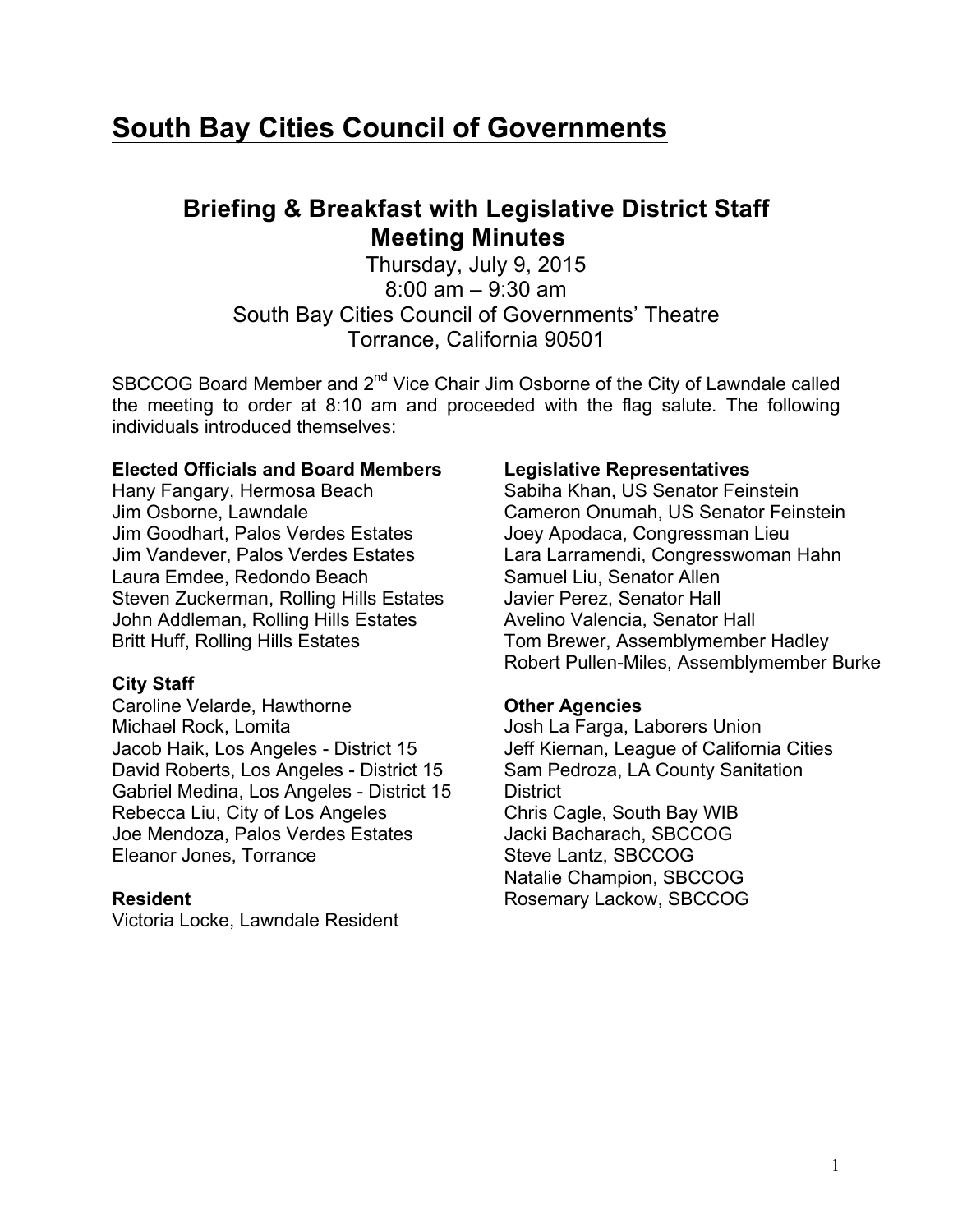## **SBCCOG Program Update**

Jacki presented a PowerPoint on the SBCCOG recent projects and discussed a proposal to LA County Supervisors' Don Knabe and Mark Ridley-Thomas for services for homeless people in the South Bay. The SBCCOG received an agreement from Supervisor Knabe's Office to fund half of the initiative and is currently waiting to hear back from Supervisor Mark Ridley-Thomas. The proposal for services asks for \$300,000 each from Supervisors Knabe and Ridley-Thomas for the next year to provide a dedicated team of people to work on homelessness in the South Bay, with a focus on permanent housing and supportive services. Jacki mentioned the battery electrical vehicle (BEV) project that allowed residents to use battery electric vehicles and report their experience and noted that the final report is on the website. Additionally, Jacki mentioned that the SBCCOG is preparing an executive summary of the BEV project and will be having a meeting with industry stakeholders in the coming months.

Regarding the Green Building Challenge, Jacki discussed how the challenge is an incentive program, launching in September 2015 and ending August 2016, for businesses to compete to conserve and promote sustainability through energy efficiency, material and waste management, water conservation, transportation and education. The Green Building Challenge works with business owners in measuring their sustainability improvements through a game, culminating in a recognition event; funders include Southern California Edison and The Gas Company, and the SBCCOG continues to look for other partners. This project has been successful in Chicago, IL and Dallas, TX; however, the SBCCOG represents the first multi-jurisdictional entity in the United States to conduct this project. The SBCCOG is working with the designers of this project in the aforementioned cities. Jacki requested contacts for businesses that may be interested in the project and assistance with publicizing it.

Jacki reviewed how cap and trade funding impacts California cities, and how most of the funding generated from cap and trade is earmarked for the inner cities. The SBCCOG is trying to modify the guidelines for the entire state to recognize the diverse needs of different areas such as the South Bay. Jacki mentioned that there are cities passing on the opportunity to apply for funds because of the narrow cap and trade guidelines. Jacki also discussed how SCAG did not receive its proportionate share of what it should have from cap and trade, which may be due to the inflexible guidelines.

Regarding land use, the transportation investment is based on public transportation with incentives focused on increasing density around transit and cycling for the first and last mile. Jacki mentioned this is a great idea for cities/regions that have a lot of transit. However, for areas that are transit poor and congested and where density is very unpopular, like it is in the South Bay, increasing density around public transit will not provide a solution. Jacki emphasized that the private sector is taking the lead in regards to implementing ride and car sharing and stated that there is a need for more engagement by the public sector to incorporate such strategies into public sector strategies so that cities can take advantage of current innovations. Jacki stated that development should be focused around neighborhood centers; this conclusion is drawn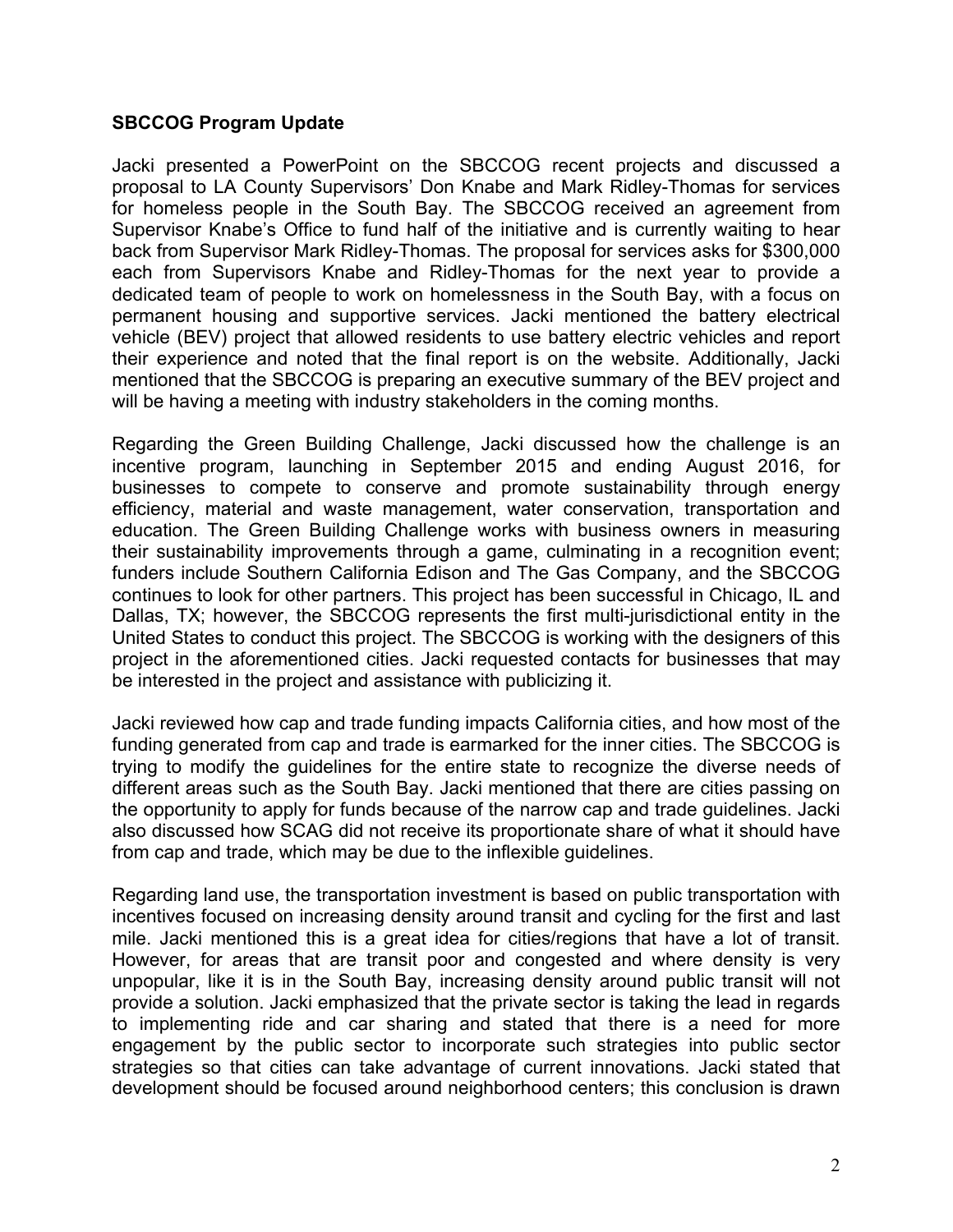from SBCCOG research and demonstration projects. Currently, the SBCCOG is drafting land use chapters for all the climate action plans, working with the Energy Commission and the UCLA Luskin Center.

Jacki went into specific areas of where state definitions should be modified to be more inclusive of all types of communities. For example, the definition of high quality transit corridors and complete streets, the SBCCOG advocacy of slow speed travel and lanes and education so that people understand their own travel needs. (See PowerPoint on file.)

Lastly, Jacki referenced a handout inviting attendees to the Public Input Session on the Five-Year LA County Strategic Plan for Economic Development, 2016-2020 to be held on Tuesday, July 14 from 2-4 pm at the SBCCOG Theater.

## **City Issues**

Jim Osborne mentioned how A.B. 718 (Chu): Removal of Regulatory Authority: Vehicles Used for Human Habitation and the Public Utilities Commission (PUC) rate increases will impact South Bay cities and opened the topic up for discussion. Joe Mendoza of the City of Palos Verdes Estates asked if anyone in attendance went to a debriefing on A.B. 718 on July 1. Jim Osborne shared that the City of Lawndale passed a resolution opposing the bill and Jeff Kiernan from the League of California Cities shared that there was testimony taken at the Committee hearing, but there was not a vote on the measure yet. Jeff shared that the bill is of concern for the entire South Bay region and is on the "League's 2015 Hot Bill List," which Jeff distributed as a handout to attendees.

Sam Pedroza of the LA County Sanitation District discussed S.B. 485 (Hernandez): County of Los Angeles: Sanitation Districts and mentioned that the storm water bill would help cities partner and use the services of the sanitation districts to put programs together as mandated, and further stated that the bill had previous opposition from private water companies, but these companies are now in support. Sam asked for letters of support to the Assembly Local Government Committee, which will review the bill on July 15. Sample support letters are on the Sanitation District website www.lacsd.org, in addition to more comprehensive information on storm water issues. The SBCCOG has sent a letter of support for the bill.

Jeff Kiernan from the League of CA Cities discussed A.B. 113 (Committee on Budget): Local Government and shared that the League is opposed to the bill due to the impacts on many cities that previously had Redevelopment Agencies (RDAs), particularly loans made to RDAs and the interest rates on the loans. Additionally, Jeff discussed A.B. 306 (Hadley): School Districts: Reorganization which would allow men and women serving in the military to send their children to school districts of their choice. Furthermore, Jeff mentioned that the Governor called two different special sessions for health care and transportation funding. Jeff referenced S.B. 16 (Beall): Transportation Funding, which would be a temporary funding source for the pavement management system for streets and roads in lieu of dwindling funding from the Gasoline Tax.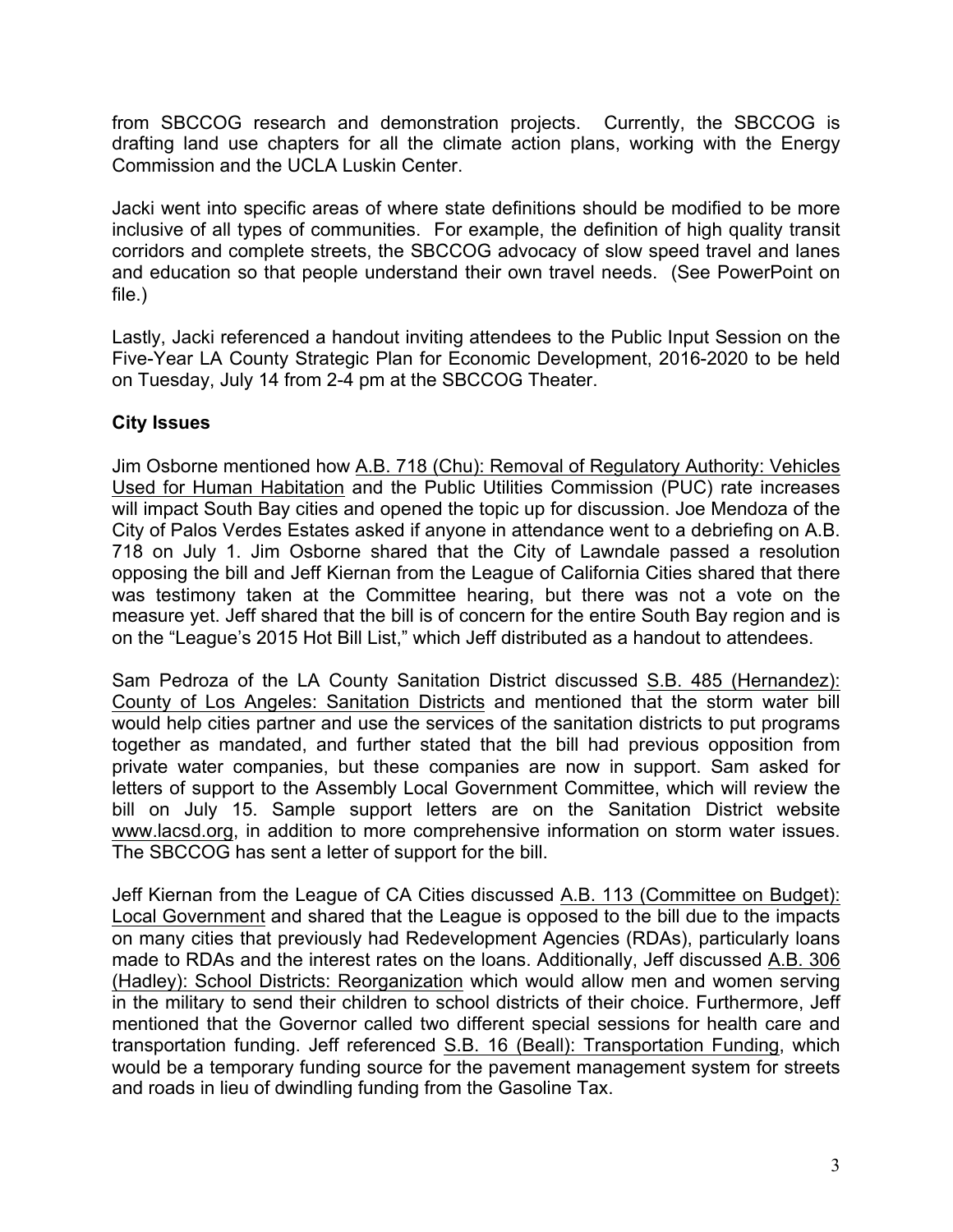## **Federal Offices**

#### *US Senator Dianne Feinstein*

Cameron Onumah discussed the state of California's historic drought and stated that it may continue for many years and is of primary concern to the Senator. Cameron mentioned that the Senator is working with all 58 counties in the state, specifically LA County and the local governments and regions within the County to discuss how the drought is impacting them and identify local solutions. Cameron cited that West Basin Municipal Water is participating in innovative ways to recycle water, as well as Orange and Santa Barbara County and that the Senator is on a fact finding mission. Additionally, Cameron mentioned the Senator supported trade legislation that gave the President authority to negotiate the trade bill also known as the Trans-Pacific Partnership (TPP) on behalf of the nation. The Senator recognizes that California has the largest economy of any state in the nation and is directly impacted by TPP.

Sabiha Khan added that the Federal Highway Trust Fund is set to expire July 31 and that the leaders in both houses are currently negotiating the reauthorization of the program. One scenario being proposed is a short term six month funding patch that would extend the program through the end of the year, in order to allow for more time to come to an agreement on the six year reauthorization of the Federal Highway Trust Fund. Moreover, Sabiha shared that the Senator strongly supports the reauthorization of the US Export-Import Bank, especially considering that the bank supports and finances 164,000 jobs nationwide, contributes \$675 million in reducing the federal deficit and is a critical tool for CA businesses. The Senator understands the urgent need for reauthorization and is hopeful that the Senate Majority Leader will make this issue a priority and allow the US Senate to debate and reauthorize the bank as soon as possible. Sabiha also shared that the S. 178 - Justice for Victims of Trafficking Act became law on May 29, 2015, which includes provisions from the Combat Human Trafficking Act, which Senator Feinstein authored, along with US Senator Rob Portman of Ohio. The Act would reduce the demand for sex trafficking and increase penalties for buyers of sex acts, expand reporting on trafficking prosecutions, require training on targeting and prosecuting buyers, which will provide victims with health services and restitution, and expand wire tapping authority to cover all human trafficking cases and strengthen crime victims rights.

#### *US Congresswoman Janice Hahn (D-44)*

Lara Larramendi discussed how the US House of Representatives voted on different issues, including Interior Appropriation, education reform, medical research and two resolutions pertaining to the Bosnia genocide and the grievances of the Tibetan people, identified in a handout she provided entitled, "Legislative Update." The Interior Bill has provisions that block clean water and air regulations and the Congresswoman will oppose it. The education reform bill, The Elementary and Secondary Education Act (ESEA), is strongly opposed by Democrats as it takes funding away from low income and minority schools, in exchange for giving states more flexibility. Regarding surface transportation, the Federal Highway Trust Fund will run out of funding and the authorization for the program will expire and have negative consequences; Lara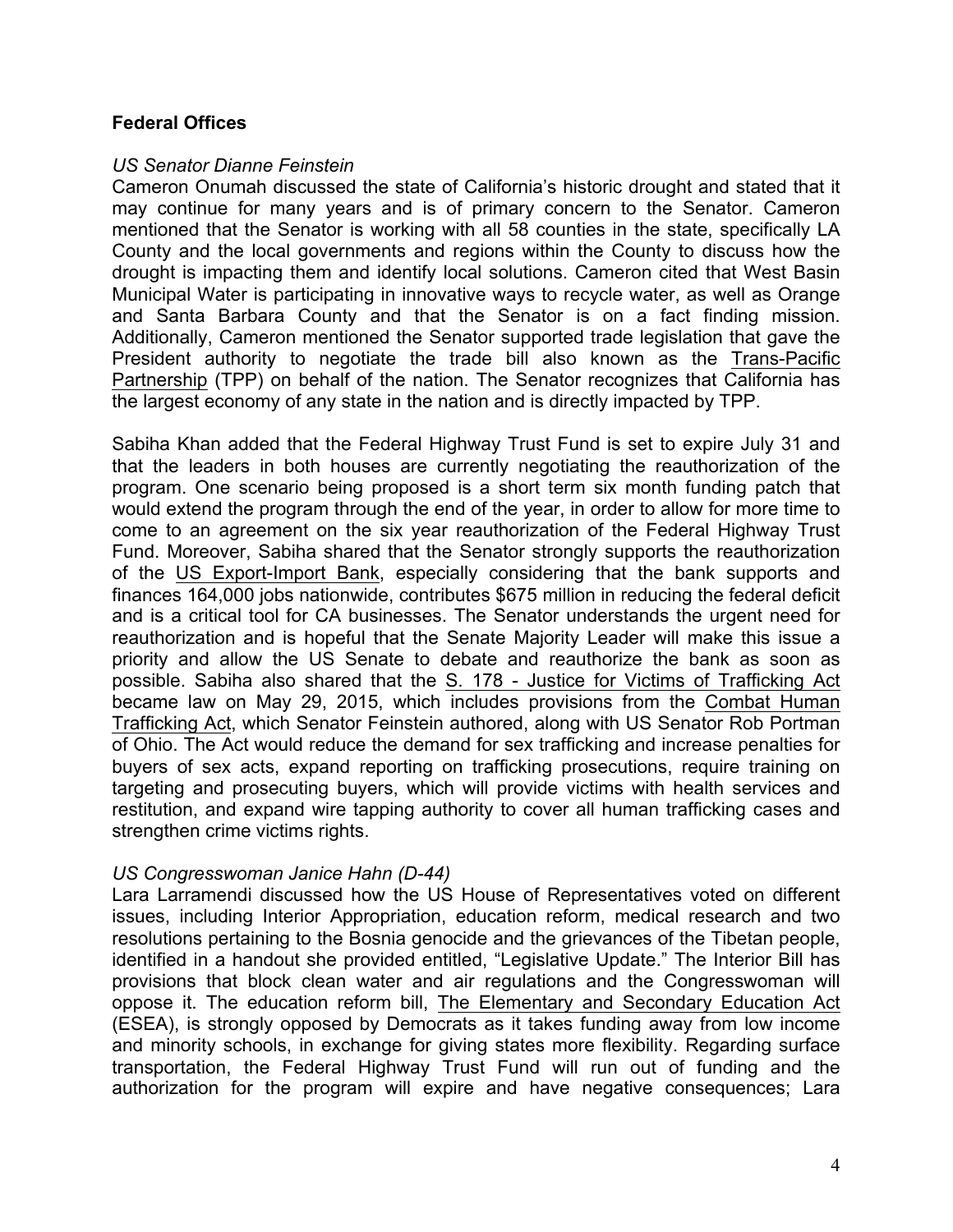mentioned that California has ample state funds and can continue construction for a period of time. Moreover, Lara reviewed MAP-21, which was passed in 2005 and stated that there have been numerous short-term extensions to the bill, with the most recent expiring May 2015, resulting in a new July deadline. Lara shared that there are disagreements on how to fund MAP-21 and how Democrats are pushing for a long-term bill, specifically President Obama's GROW American Act, which is a six-year bill. Lara also mentioned that Democrats have proposed a variety of funding mechanisms, including increasing the Gasoline Tax, raising taxes on the wealthy and authorizing a Vehicle Mileage Traveled (VMT), which hurts many western states due to driving distances. Lara elaborated on how the GOP wants to pay for the bill extension through comprehensive tax reform and overhauling the tax structure to eliminate loopholes, which could take a long time, especially with the expiration date for July 31. The House will continue with the short-term extension through December 2015. Additionally, Lara mentioned Congresswoman Hahn's freight bill H.R. 935 – Reducing Regulatory Burdens Act of 2014 and thanked the SBCCOG for its support; she mentioned it is on hold depending on the surface transportation bill, with Chairman Shuster expressing support for the bill. The Congresswoman's other priority is the Merchant Mariners bill H.R. 569 – Veteran's Compensation Cost-of-Living Adjustment Act of 2013. Lara shared that many WWII merchant marines were not eligible for any GI benefits, and that Congresswoman Hahn wants to provide \$25,000 lump sum payments to 5,000 WWII Merchant Mariners; the bill was referred to the Veterans Affairs Committee and Congresswoman Hahn and Brooks (R-Indiana) are seeking to introduce a bill to award the WWII Merchant Mariners with the Congressional Gold Medal. Regarding the Trans-Pacific Partnership (TPP), Lara shared that the Congresswoman opposes it because of the impact TPP will have on American jobs, human rights protections domestically and abroad and the ability for foreign corporations to sue the US Government for regulations that impact profits; lastly, Lara stated that there was a push by Democratic members to include provisions to TPP to prevent currency manipulation.

## *US Congressman Ted Lieu (D-33)*

Joey Apodaca reported that the Congressman has been focusing on the West Los Angeles Veterans Affairs, since it's the largest VA in the nation and Los Angeles is home to the largest population of homeless veterans. Congressman Lieu has been working closely with the Secretary of Veterans Affairs Robert A. McDonald to eradicate homelessness among the veteran population in LA, as part of the President's goals to reduce VA homelessness by the end of 2015. Secretary McDonald has emphasized that if the nation does not solve homelessness among the VA population in Los Angeles, then it will not be able to solve it nationwide. Joey mentioned the ribbon cutting at the West Los Angeles VA for the grand opening of a long-term therapeutic supportive housing building on the campus and another grand opening in San Pedro at the Blue Butterfly housing facility for women veterans and their children. The Congressman is participating in the Homes for Heroes program on June 5 in Downtown LA in collaboration with LA Mayor Eric Garcetti and Secretary Robert McDonald in launching the program, which is a partnership of the VA, the LA City Chamber of Commerce, United Way and the Housing Authority for the City of LA and the County of LA. The program is designed to encourage landlords to rent to homeless veterans, using Section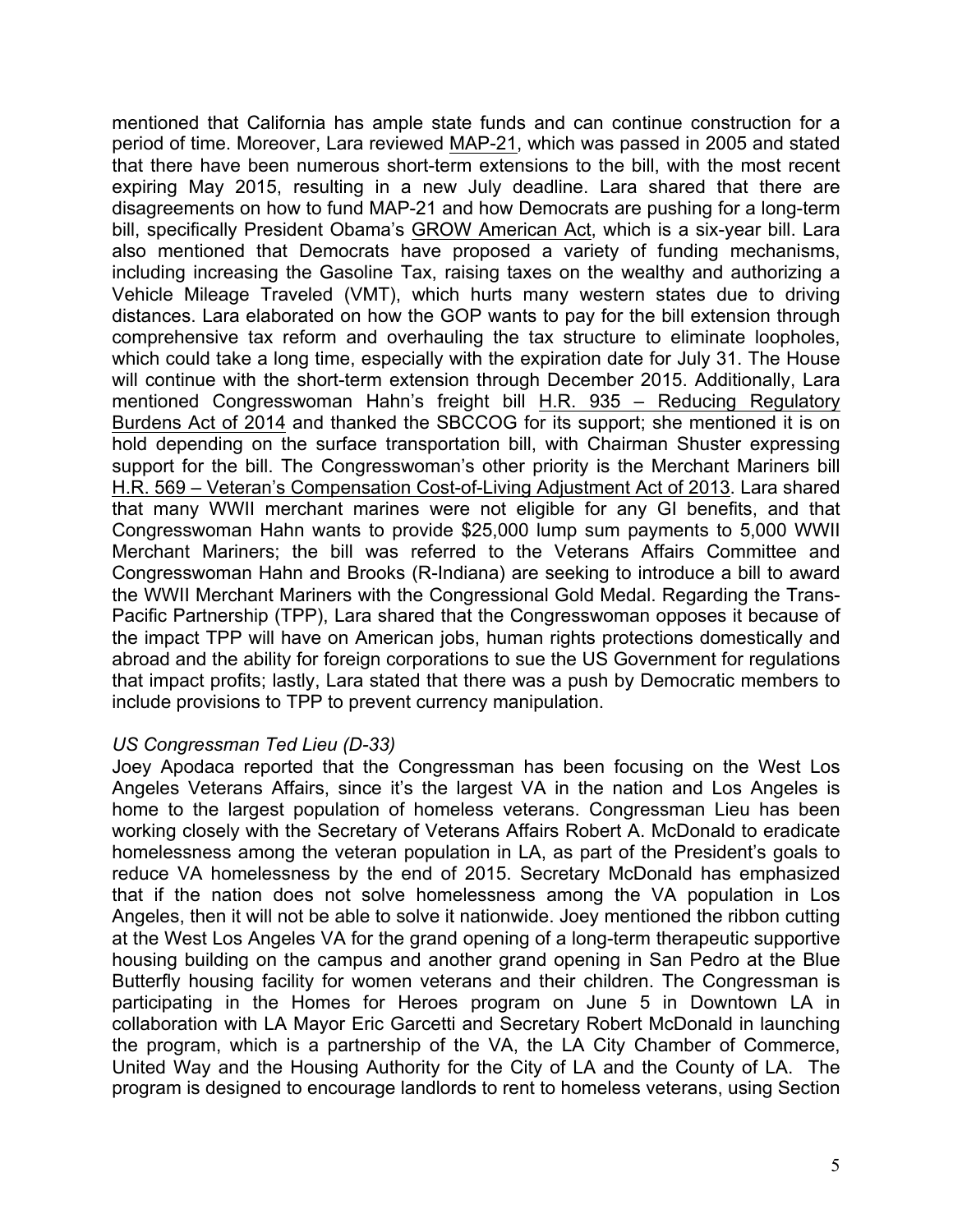8 housing vouchers from the VA to house the entire homeless population in Los Angeles. The program aims to remove the stigma of renting to the homeless and encourage landlords by offering them incentives. Joey also shared that the Congressman is advocating for the Homeless Veterans Act in order to renew and extend the Veterans Advisory Committee established in 2001 through 2020, which is endorsed by veteran groups nationwide. Regarding encryption, Congressman Lieu is working on the House Oversight and Government Reform Committee, specifically the Subcommittee on Information Technology in collaboration with Chairman William Hurd to send a bipartisan opposition letter to FBI Director James Comey regarding the Bureau's encryption backdoor proposal that allows private companies to "crack codes" to monitor communications. Congressman Lieu met with the LA Area Chamber of Commerce Innovation and Technology Council and they were supportive of his actions on this issue. Regarding marijuana eradication, the Congressman's amendment to H.R. 2578, the Commerce, Justice, Science and Related Agencies Appropriations Act, 2016 was passed by a voice vote, which cuts the \$18 million Cannabis Eradication/Suppression Program in half and uses the savings to increase the Violence Against Women Act (VAWA) Youth-Oriented Program by \$4 million and the Victims of Child Abuse program by \$3 million, with the remaining \$2 million sent to the Spending Reduction Account, emphasizing the Congressman's bipartisan approach to legislation. Regarding the LA Air Force Base, the Congressman is working on forming a Defense Advisory Board comprised of defense contractors in the South Bay, the Los Angeles Economic Development Corporation (LAEDC), and the LA Area Chamber of Commerce. Congressman Lieu wrote a letter to US Secretary of the Air Force Deborah Lee James emphasizing the important role the Air Force base plays in the 33rd District, as well as the Space and Missile Systems Center, and the role each plays in the national defense and how both work in concert with the other entities within the LA aerospace hub. Joey shared that Congressman Lieu reiterated the importance of the base and missile center during his testimony at the US House of Representatives Committee on Appropriations, specifically the Subcommittee on Defense. Lastly, Joey shared the Congressman's support of the reauthorization of the US Export-Import Bank and how when he was a state senator, he tried to create an Export-Import Bank at the state level; Joey stated that the House Majority Leader Ken McCarthy has no plans to bring it to the Floor at this time and he will work with his colleagues to encourage him to change his mind. Moreover, Joey shared that the US Export-Import Bank is responsible for sustaining 1.5 million jobs since 2007 and creating 164,000 American jobs last year alone.

## **State Offices**

## *CA Senator Benjamin Allen (D-26)*

Samuel Liu stated that the Budget passed on schedule with help from both houses and the Governor. Senator Allen sits on the Senate Budget and Fiscal Review Committee, specifically the Senate Subcommittee No. 1 on Education, with education receiving more focus and funding in the budget. Two major issues in the state, transportation and healthcare, are currently discussed in terms of identifying ways to improve aging infrastructure and providing services to those most in need. Samuel referenced S.B.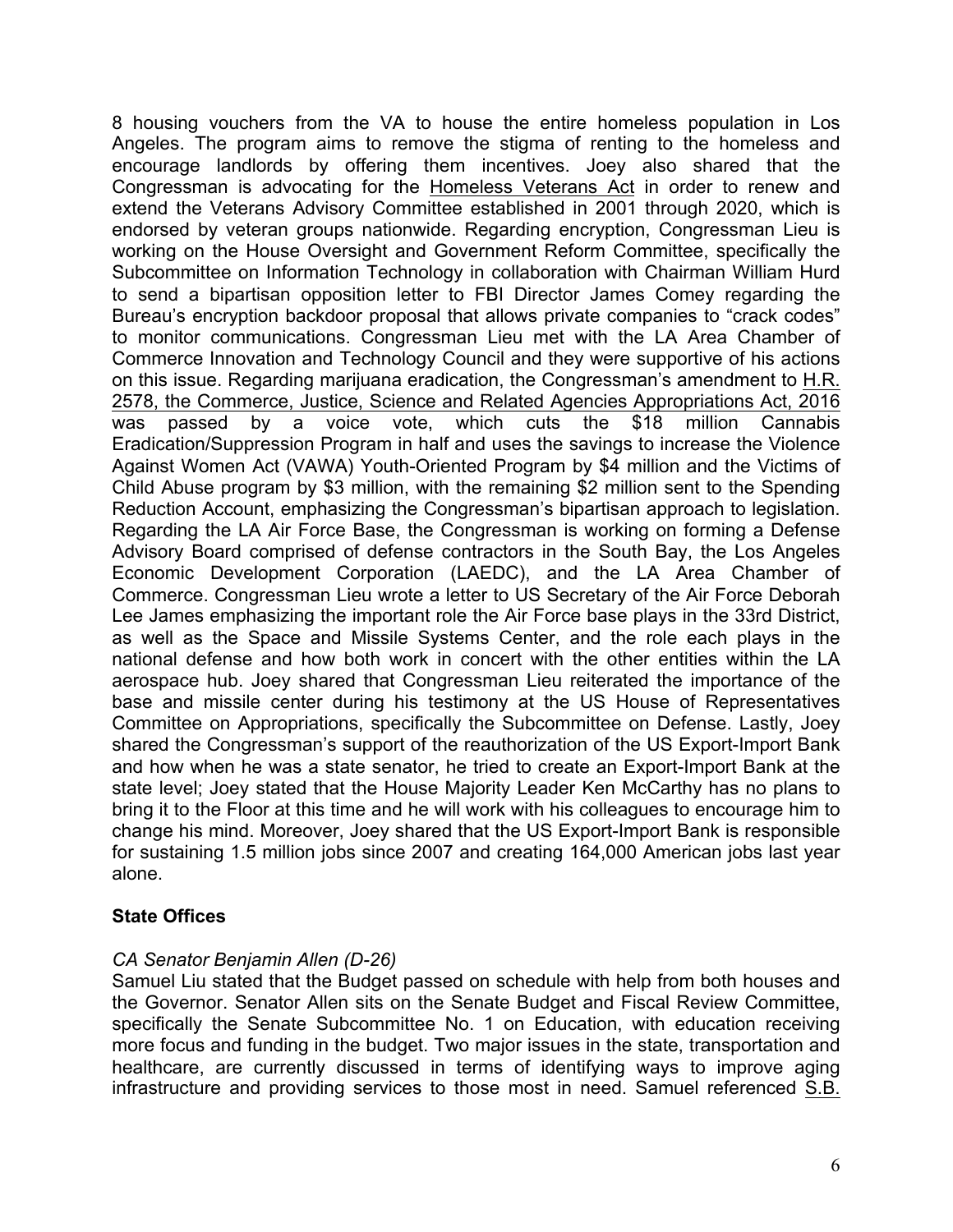786 (Allen) Adult Education: Adult Education Block Grant Program and how it directly impacts the Southern California Regional Occupational Center (SoCal ROC). The Department of Finance has not recognized the special nature of categorical funding for SoCal ROC and Senator Allen will be asking Assemblywoman Autumn Burke and David Hadley to coauthor the bill to ensure that SoCal ROC receives a portion of the future funding allocation. SoCal ROC is in the hole by \$3 million and Samuel requested those in attendance send letters of support to Assemblyman Patrick O'Donnell who is the chair of the Assembly Education Committee. Additionally, Samuel mentioned that S.B. 277 (Allen) Public Health: Vaccinations passed, however those who oppose the bill are trying to get a referendum for next year.

## *CA Senator Isadore Hall, III (D-35)*

Avelino Valencia shared that S.B. 63 (Hall): Seaport Infrastructure Financing Districts seeks more funding for the maintenance of the ports to keep them more competitive worldwide. S.B. 232 (Hall): School Accountability: CA Collaborative for Educational Excellence: State Administrator addresses school district receivership assistance and authorizes the superintendent to direct the California Collaborative for Educational Excellence (CCEE) to advise and assist school districts at the request of the stateappointed trustee or administrator of the district. Additionally, Avelino shared that one of the key school districts that is having some issues is Inglewood Unified School District and the Senator is trying to facilitate the ease of the transition. Avelino discussed S.B. 510 (Hall): Speed Contests and Reckless Driving: Impounded Vehicles that requires the removal of all illegal vehicle modifications used for the purpose of street racing prior to said vehicle being released from impound, due to the increase in street racing and associated deaths in the district. Avelino mentioned the state legislature passed a balanced budget that was on time, with the availability of more funding for the programs that were cut in prior year budgets. There will be \$115 billion allocated to the general fund and an unprecedented \$4.6 billion to the state's rainy day fund and reserve; the budget also invests more than \$68 billion into  $K-12<sup>th</sup>$  education, which translates into approximately \$10,000 more per pupil, which aligns with the Senator's desire to increase funding for improving education.

## *Assemblywoman Autumn Burke (D-62)*

Robert Pullen-Miles discussed the redevelopment trailer bill and how the Assemblywoman was very interested in the reimbursement of the recognized obligations. The Assemblywoman is having conversations with city managers in the district to assess their opinions on the bill. Robert mentioned the Assemblywoman sent a letter to the PUC concerning the Golden State Water Company's issue with black and brown water in the City of Gardena and is asking for the PUC to hold a hearing in Gardena in order for residents to participate and provide testimony in September. Regarding Inglewood Unified School District, Robert mentioned the district has been under state receivership for years and has challenges with various state trustees. State Superintendent of Public Instruction Tom Torlakson will need to appoint another stateappointed trustee to the district. The Assemblywoman will meet with Superintendent Torlakson on this issue. Additionally, Robert mentioned the Assemblywoman's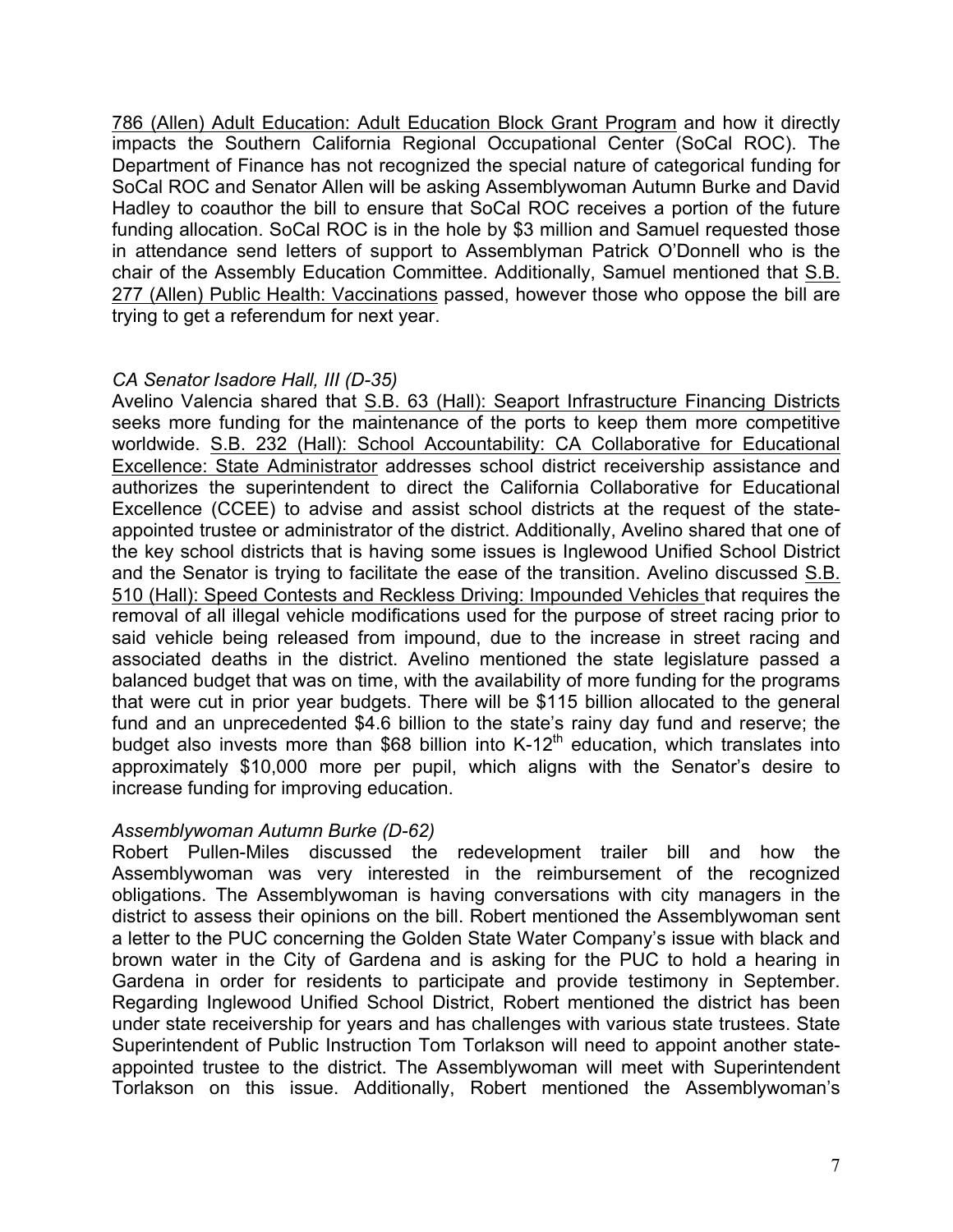legislation priorities, highlighted in the handout provided at the meeting entitled, "Assemblywoman Autumn Burke's Legislative Package." Notably, Robert discussed the following: A.B. 852 (Burke): Public Works: Prevailing Wages; A.B.: 907 (Burke): Career Training: Adult Students; A.B. 1361 (Burke): Student Financial Aid: Cal Grant Program: Veterans; and A.J.R No. 11 (Burke): Military Bases: Closures. Assemblywoman Burke will be hosting her 1st Back to School and Health Wellness Fair community event on Saturday, August 29 at Oakwood Park and is looking for sponsors; the event will provide school supplies and health screening for the entire family.

## *Assemblyman David Hadley (D-66)*

Tom Brewer shared that A.B. 1452 (Hadley): Certificated Employees: Personnel Files: Expungement: Egregious Misconduct was signed into law, which closes a loophole that permitted school administrators to expunge a teacher's record of misconduct. The Assembly Member felt that some of the publicized issues with some teachers' misconduct required the close in said loophole. The Assemblyman introduced 8 bills this year and 3 are still moving forward. A.B. 728 (Hadley): State Government: Financial Reporting requires state agencies who have been audited, make their statements of the audit results available on their website 5 days after the completion of the audit. Additionally, Tom thanked Assembly Member Burke and CA Senator Allen for coauthoring A.B. 306 (Hadley): Public Schools: Attendance Alternatives: Children of Military Personnel and stated that the bill will most likely pass and further emphasized the need for continual support for the LA Air Force Base. Tom referenced S.B. 16 and said that the Republican Caucus opposes the bill and is working on alternatives. Tom emphasized the need to improve the roads and find a better funding mechanism during the special session in the summer. Additionally, Tom welcomed everyone in attendance to the Assembly Member's Open House tonight from 5-7pm at the new district office located on 23211 Hawthorne Blvd, Suite 200, Torrance. Tom informed attendees that other areas of interest among constituents include vaccinations and opposition to the recently approved law in addition to small businesses complaining about operating in the state of CA due to some of the recent regulations at the local and county level.

## **Comments From the Board**

Jim Osborne opened up the meeting for discussion. Jim Osborne cited the whooping cough as an example of the need for vaccinations. Samuel Liu shared that vaccinations are good for public health and cited RAND Corporation studies. Jacki Bacharach asked about the number of shots given at one time with Samuel Liu stating that the decision is up to the parent and the doctors to spread the number of vaccination shots out over multiple visits. Tom Brewer mentioned the issue with vaccines and the presence of mercury and preservative in shots and that there are concerns regarding the correlation between autism and vaccinations.

Jim Osborne also mentioned the PUC rate increases and Tom Brewer shared that Assembly Member Hadley is aware of the impact this will have on the South Bay. Jeff Kiernan mentioned the Governor's efforts to find a revenue stream for transportation funding only takes into consideration the state highway system, not the local streets and